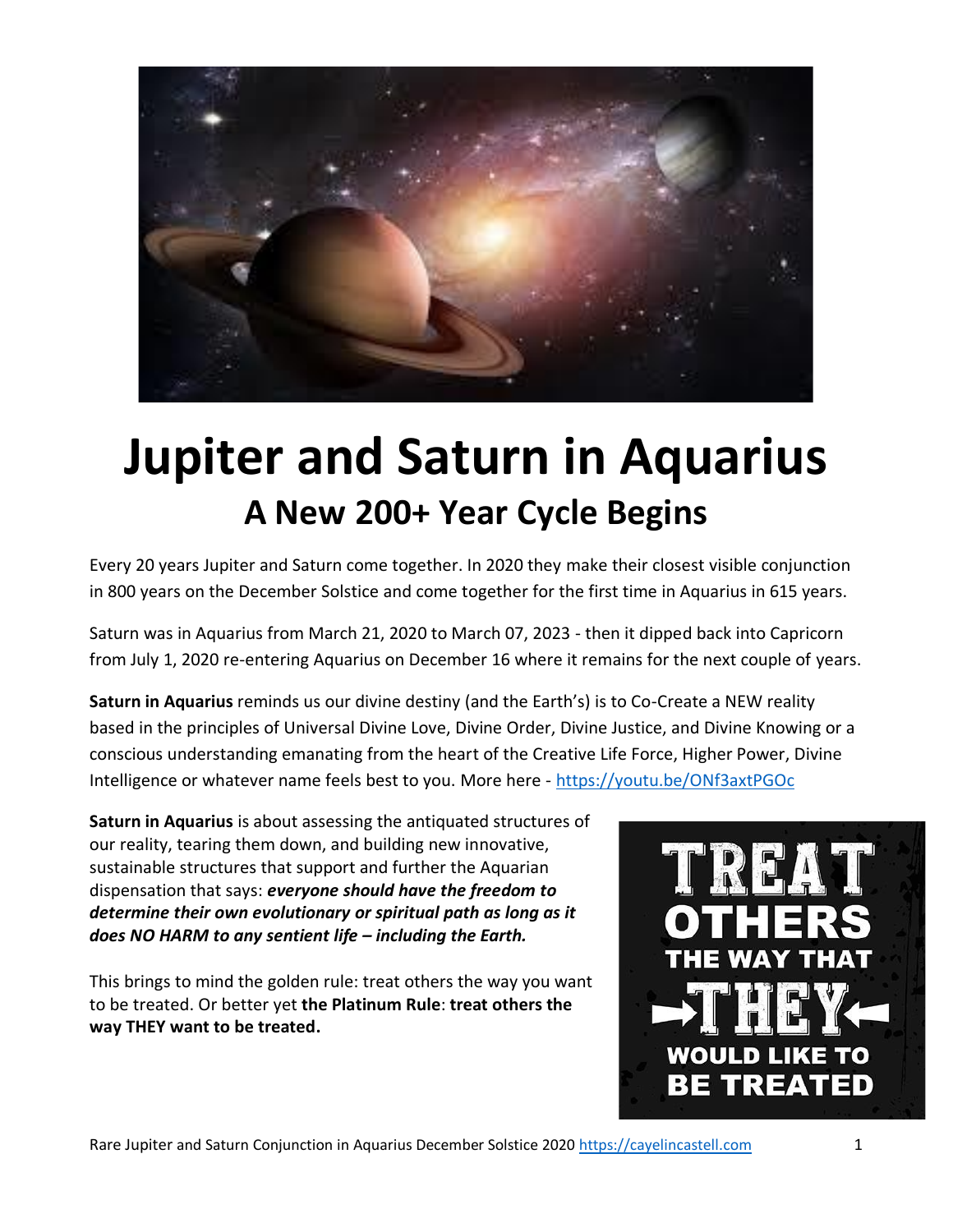In our current reality there are many behind the scenes doing their best to manipulate our perspective to serve their own agenda completely missing the reality that whatever is happening to any of us is happening to all of us.

**Jupiter enters Aquarius December 19** expanding and inspiring our vision of what is possible in new, revolutionary, innovative, creative ways. This is timely as **Jupiter and Saturn come together in Aquarius for the first time in 615 years**.

**Any planet in Aquarius values freedom**, especially the freedom to think in ways that are revolutionary promoting evolutionary possibilities. With this in mind remember to question everything and feel into your own truth of what is real.

With the Aquarian focus it is time to actively consider implementing Universal Love as the most sustainable way for us to navigate these uncertain times. From a universal visionary perspective Love is the Answer.

What we are seeing from many of those who are governing our world (mostly in the shadows) is how the love of power is their guiding principle. Those caught up in gaining power over others don't know - or choose to remember - that it is the power of love that transforms everything in the blink of an eye!

But we know - so if enough of us use the power of love as our guiding principle we WILL transform this world more quickly than we may have imagined.

#### **Questions to be with are:**

- **How can I love as much as possible in every moment even in the most challenging times?**
- **How can I stay attuned to the high vibrational energy of Love no matter what is happening in my outer world?**
- **What would it take to dismantle the old limiting structures and create new, innovative, expansive structures where we are all free to express what is ours to express, be what is ours to be, live what is ours to live?**

# **We are only limited by our thoughts, beliefs, and imagination!**



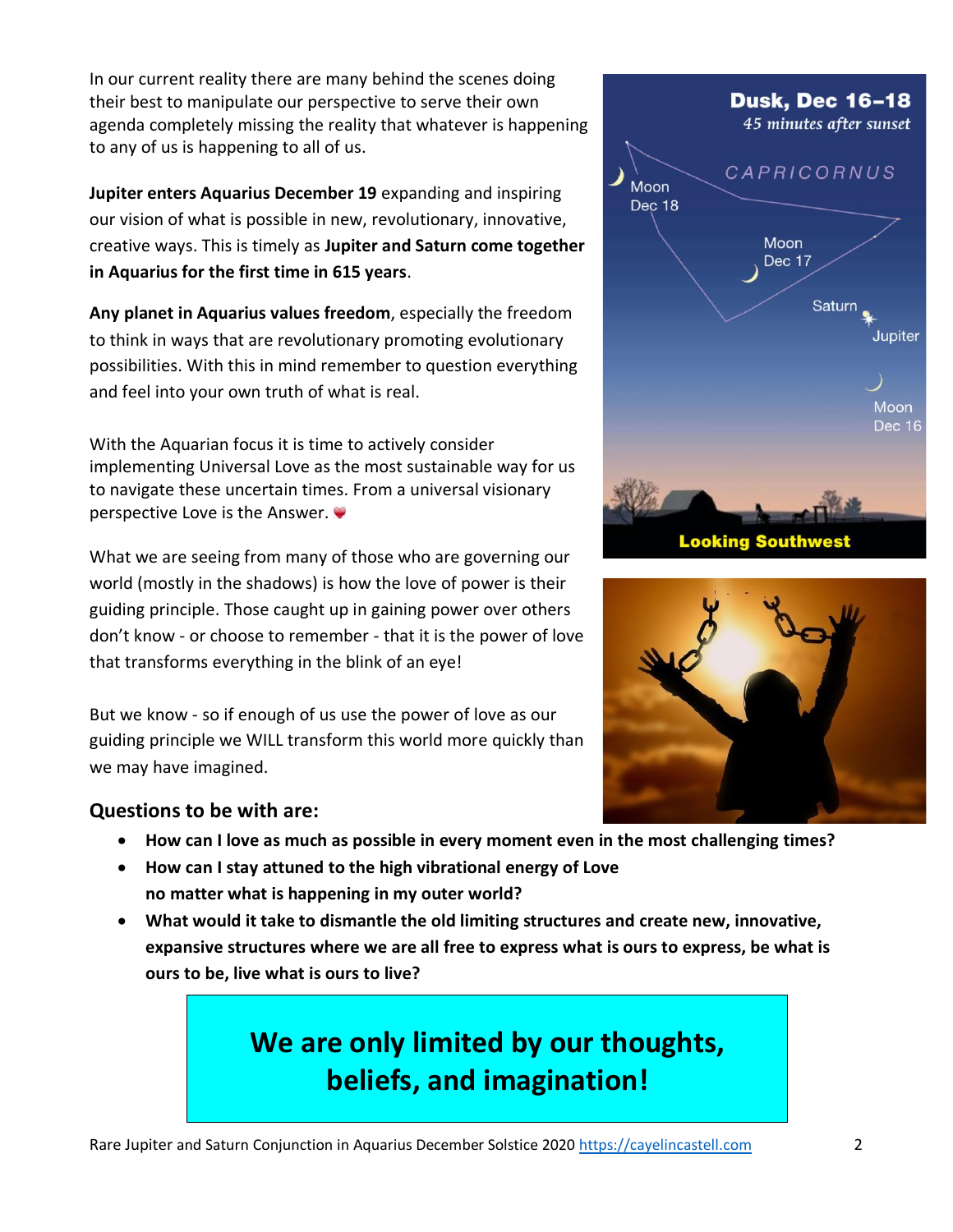## do come together but sometimes there are two or three conjunctions over about a year.

Rare Jupiter and Saturn Conjunction in Aquarius December Solstice 2020 [https://cayelincastell.com](https://cayelincastell.com/) 3

### **The Pattern of Jupiter Saturn Conjunctions**

About every 20 years Jupiter and Saturn come together and every 60 years they return near the same sign as 60 years before shifting slightly through the elements - staying in an element around 200 years.

When we look at the current situation considering the first and last appearance of the air element in Libra in 1980 and the last appearance of the Air Element in Aquarius in this cycle is 2199 - so the range of time the Jupiter Saturn conjunctions are in Air (with a dip back into Earth in 2000) is 219 years from 1980 to 2199.

**Prior to 1980 the last Jupiter Saturn conjunction in Libra had been July 19, 1306 meaning it had been 674 years since the last time Jupiter and Saturn had come together in Libra.** 

**From 1980 to 2100 we have Jupiter Saturn showing up together in Libra 3 time or every 60 years. The next series begins August 25, 2775 with 675 years between last and first appearances.**

**In the year 2000 during the seven visible planet alignment that included the Sun, Moon, Mercury, Venus, Mars, Jupiter and Saturn that was featured in the early May 2000 New Moon time we also had the last Jupiter Saturn conjunction in Taurus.** 

**The Taurus series began in 1881 so it lasted 119 years. The Earth series began Jul 17, 1802 with Jupiter Saturn conjunction at 5 Virgo 07 and ended in May 2000 with Jupiter Saturn conjunct in Taurus meaning this Earth series lasted about 198 years. It is 577 years before the next Earth series begins in 2577.**

**The table at the end of this document shows how the Jupiter Saturn Conjunctions occur about every 20 years and tend to feature an element for about 200 years with anywhere from 575 to 675 hundred years between anyone given element ending and beginning.**

#### **Current and Future Jupiter Saturn Conjunctions**

**The first exact Saturn Jupiter conjunction in 20 years is exact on December 21, 2020** featuring Aquarius for the first time in 615 years. This pattern varies slightly from sign to sign but what we can see in the table below is it seems to always be more than 600 years for each sign to show up again and Jupiter and Saturn tend to come together every 60 years in that sign for a total of 3 expressions every 600 years or so.

There is usually only one conjunction of Jupiter and Saturn when they



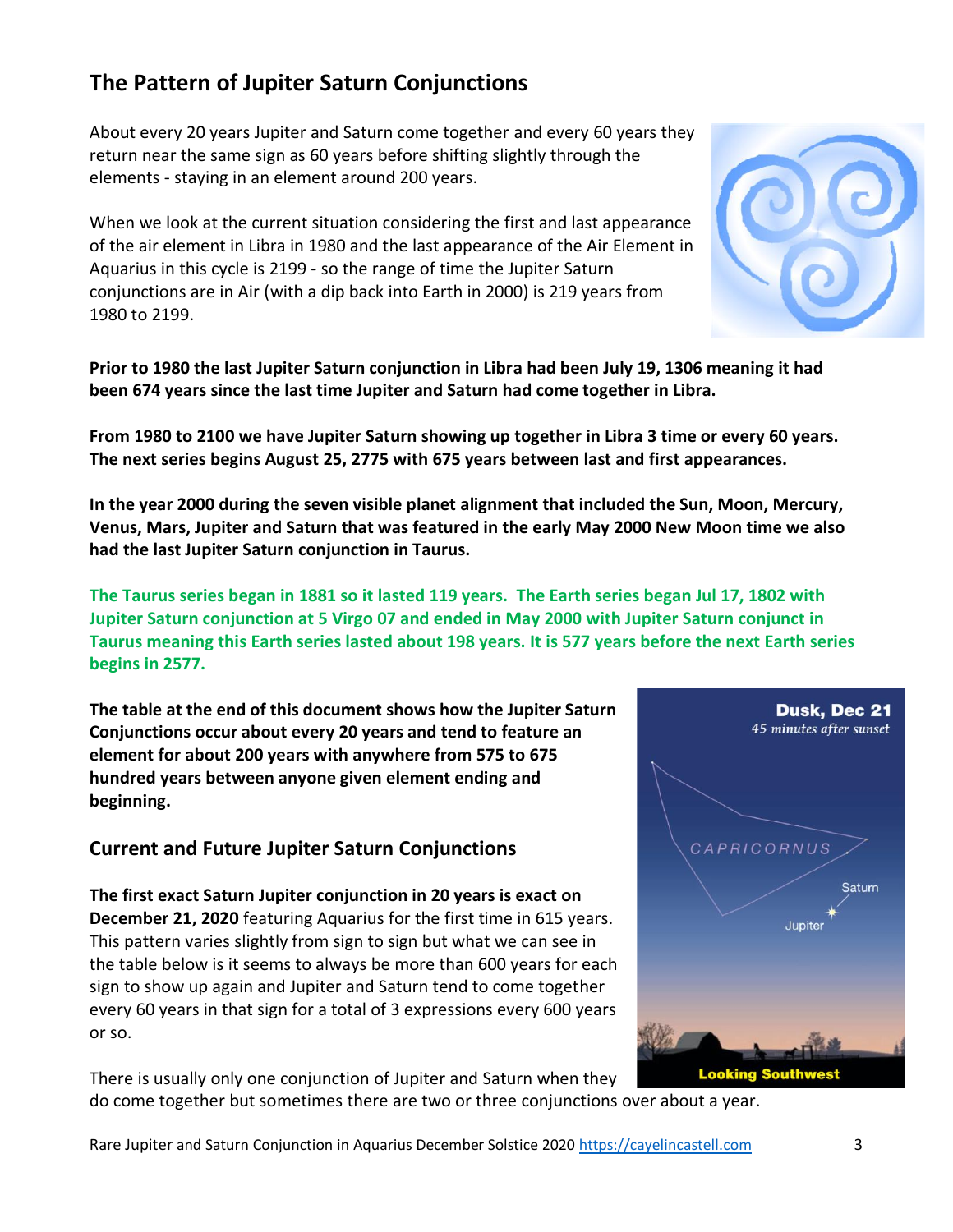#### **MORE Data**

**On May 28 of 2000** the Jupiter Saturn conjunction was at 22 Taurus 43 **On Dec 31 of 1980** we had the first Libra Jupiter Saturn conjunction in 674 years followed by two more conjunctions in 1981.

**2 nd conjunction was March 4, 1981** at 08 Libra 06 a

**3 rd conjunction was July 23, 1981** at 04 Libra 56.

**On Oct 31, 2040** we have the next Jupiter Saturn conjunction in Libra (17 Libra 55) 60 years later.

**On Sep 18 2100** we have the last Jupiter Saturn conjunction in this series at 25 Libra 22 for a total of 120 years from 1980 to 2100.

**Dec 21, 2020 - the first Jupiter Saturn conjunction in Aquarius (00 Aquarius 29) since 1405 with 615 years between the last one and this one.** 

**The last Jupiter Saturn conjunction in Aquarius in the current series occurs in 2199 at 28 Aquarius 19** covering 179 years.



**Feb 22, 2815** is the next Jupiter Saturn conjunction in Aquarius. There is 616 years between 2199 and 2815.

#### **Going Further Back**

Mar 06, 0332 CE Jupiter and Saturn were conjunct at 23 Capricorn 59 Dec 31, 0431 CE Jupiter and Saturn were conjunct at 28 Capricorn 46

Mar 23, 0491 CE Jupiter and Saturn were conjunct at 09 Aquarius 30. Jan 13, 0551 CE Jupiter and Saturn were conjunct at 14 Aquarius 04 Jan 27, 0670 CE Jupiter and Saturn were conjunct at 29 Aquarius 35

#### **556 Years Later Aquarius Reappears**

March 04 1226 CE Jupiter and Saturn came together at 02 Aquarius 58 March 24, 1345 CE Jupiter and Saturn came together at 19 Aquarius 01 January 16 1405 CE when Jupiter and Saturn are at 23 Aquarius 46.

**575 Years Later** the Air Element reappears for 219 years.

Dec 21 1980 Jupiter and Saturn conjunct at 09 Libra 29 with 2 more conjunctions in Libra in 1981.

**Dec 21, 2020 Jupiter and Saturn conjunct at 00 Aquarius 29 or 615 years since the last Aquarius event**

Oct 31, 2040 Jupiter and Saturn conjunct at 17 Libra 56

Apr 07, 2060 Jupiter and Saturn conjunct at 00 Gemini 46.

**Mar 14, 2080 Jupiter and Saturn conjunct at 11 Aquarius 52 about 60 years later.**

Sep 18, 2100 Jupiter and Saturn conjunct at Libra 25 Libra 32

Jul 15, 2119 2120 Jupiter and Saturn conjunct at 14 Gemini 51

**Jan 14, 2140 Jupiter and Saturn conjunct at 17 Aquarius 04 about 60 years later.**

May 27, 2179 Jupiter and Saturn conjunct at 23 Gemini 02

**Apr 07, 2199 Jupiter and Saturn conjunct at 28 Aquarius 19.**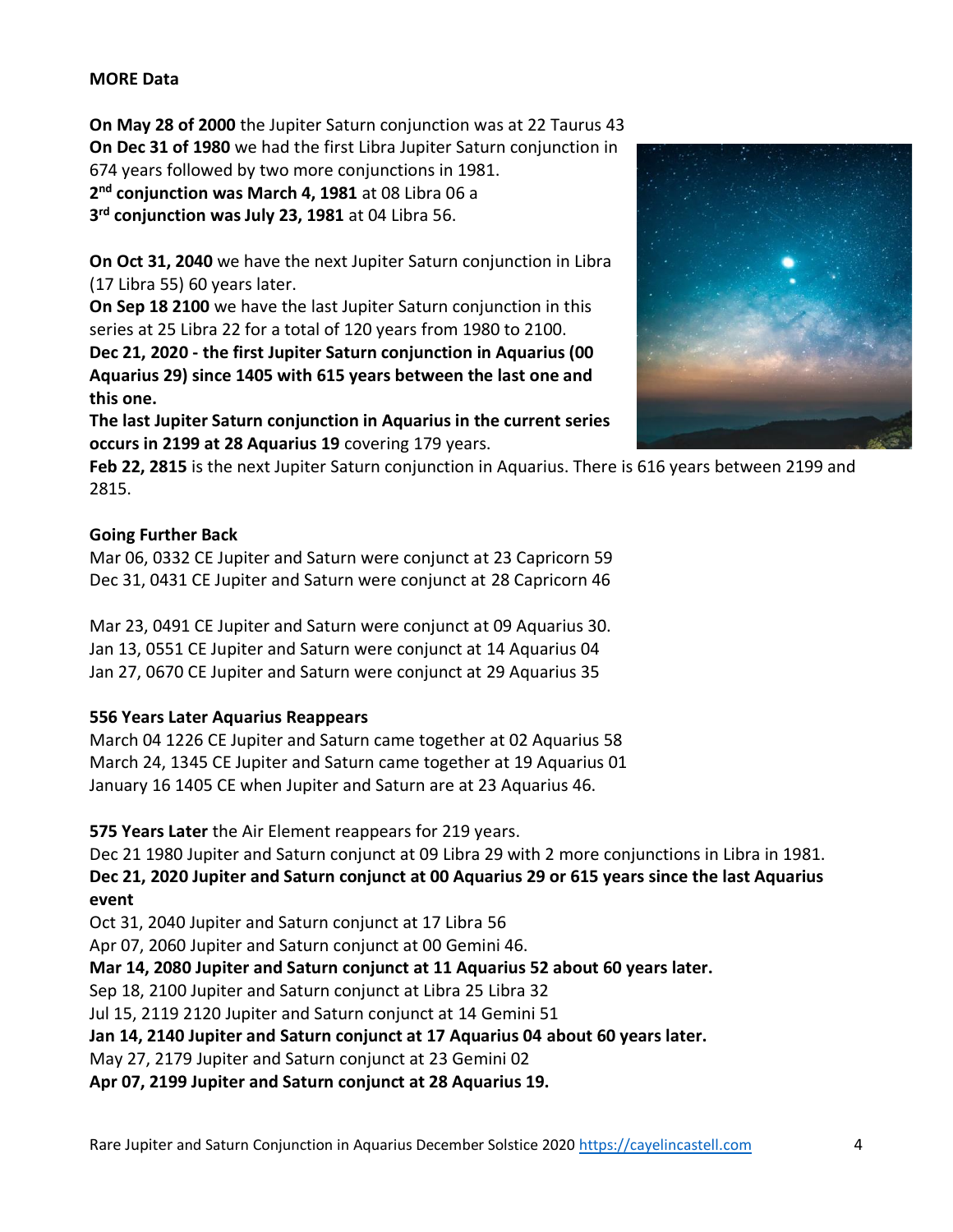**December 21 features the closest Jupiter Saturn conjunction in almost 400 years and the closest visible conjunction in nearly 800 years.**

### **More on Jupiter and Saturn from Sky and Telescope**

Jupiter and Saturn are less than a degree apart for most of December Growing closer to the western horizon sitting about 3 1/2 hours after the sun is December begins visible within 2° of each other. By December 12 Jupiter and Saturn are with them when 1° of each other until December 29 with the closest conjunction occurring on December 21 When they are within only six minutes of separation.

Jupiter and Saturn set together just over an hour and a half as December ends.



Jupiter and Saturn are roughly 14° above the southwestern horizon 45 minutes after sunset on December 21. Jupiter's magnitude is -2.0 and Saturn is +0.6. This is a great time to see the difference in magnitude with Jupiter outshining Saturn.

**The last time we had this close of Jupiter Saturn conjunction that was visible was in 1226.** It's interesting to note that the closest of all planetary conjunctions are a mutual occultation when the disc of one planet passes in front of the other. **The most recent Jupiter Saturn occultation was about 8000 years ago.**

**Many have speculated that the Jupiter Saturn Conjunction that occurred three times in 7 BC was the star of Bethlehem.**

**Other researchers feel the triple conjunction of Venus and Jupiter that occurred and 3 BC and 2 BC concluding with a mutual occultation between Jupiter and Venus that happened on June 17, 2 BC was the more likely Star of Bethlehem.**

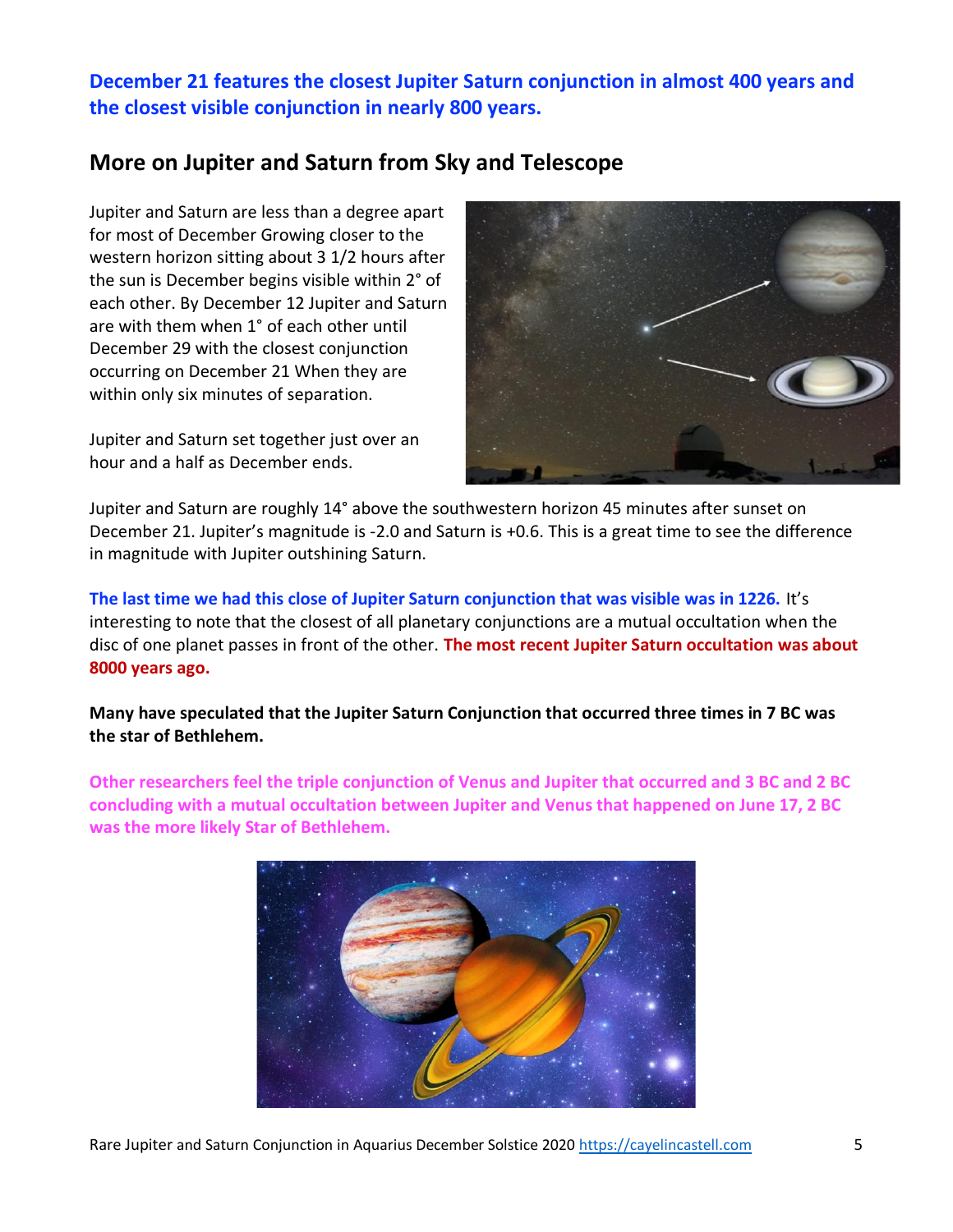# **Jupiter Saturn Conjunctions Past, Present and Future**

**Green for Earth Signs, Orange for Libra the rest are for Aquarius and Gemini**

| Dec 26 0014 | <b>Jupiter</b> | 04°Sg52' D | Cnj | <b>Saturn</b> | 04°Sg52' D |
|-------------|----------------|------------|-----|---------------|------------|
| Oct 4 0034  | Jupiter        | 16°Le40' D | Cnj | Saturn        | 16°Le40' D |
| Mar 25 0054 | Jupiter        | 28°Pi23' D | Cnj | Saturn        | 28°Pi23' D |
| Oct 28 0074 | Jupiter        | 10°Sg03' D | Cnj | Saturn        | 10°Sg03' D |
| Aug 21 0094 | Jupiter        | 25°Le01'D  | Cnj | Saturn        | 25°Le01'D  |
| Jan 29 0114 | Jupiter        | 06°Ar12' D | Cnj | Saturn        | 06°Ar12' D |
| Jan 19 0134 | Jupiter        | 21°Sg17' D | Cnj | Saturn        | 21°Sg17' D |
| Jul 7 0154  | Jupiter        | 03°Vi12' D | Cnj | Saturn        | 03°Vi12' D |
| May 70173   | Jupiter        | 20°Ar16' D | Cnj | Saturn        | 20°Ar16' D |
| Nov 21 0193 | Jupiter        | 26°Sg34' D | Cnj | Saturn        | 26°Sg34' D |
| Oct 11 0213 | Jupiter        | 16°Vi11' D | Cnj | Saturn        | 16°Vi11' D |
| Mar 20 0233 | Jupiter        | 28°Ar31' D | Cnj | Saturn        | 28°Ar31' D |
| Feb 13 0253 | Jupiter        | 07°Cp51'D  | Cnj | Saturn        | 07°Cp51'D  |
| Aug 26 0273 | Jupiter        | 23°Vi31' D | Cnj | Saturn        | 23°Vi31' D |
| Jun 27 0292 | Jupiter        | 12°Ta42' D | Cnj | Saturn        | 12°Ta42' D |
| Dec 13 0312 | Jupiter        | 12°Cp59' D | Cnj | Saturn        | 12°Cp59' D |
| Nov 27 0332 | Jupiter        | 05°Li35' D | Cnj | Saturn        | 05°Li35' D |
| Apr 22 0333 | Jupiter        | 02°Li10' R | Cnj | Saturn        | 02°Li10' R |
| Jun 15 0333 | Jupiter        | 00°Li56' D | Cnj | Saturn        | 00°Li56' D |
| May 6 0352  | Jupiter        | 20°Ta58' D | Cnj | Saturn        | 20°Ta58' D |
| Mar 6 0372  | Jupiter        | 23°Cp59' D | Cnj | Saturn        | 23°Cp59' D |
| Oct 2 0392  | Jupiter        | 11°Li58' D | Cnj | Saturn        | 11°Li58' D |
| Aug 28 0411 | Jupiter        | 04°Ge08'D  | Cnj | Saturn        | 04°Ge08'D  |
| Nov 20411   | Jupiter        | 02°Ge32' R | Cnj | Saturn        | 02°Ge32' R |
| Mar 11 0412 | Jupiter        | 29°Ta12' D | Cnj | Saturn        | 29°Ta12' D |
| Dec 31 0431 | Jupiter        | 28°Cp46' D | Cnj | Saturn        | 28°Cp46' D |
| Jan 13 0452 | Jupiter        | 22°Li42' D | Cnj | Saturn        | 22°Li42' D |
| Mar 17 0452 | Jupiter        | 21°Li12' R | Cnj | Saturn        | 21°Li12' R |
| Aug 2 0452  | Jupiter        | 17°Li54' D | Cnj | Saturn        | 17°Li54' D |
| Jun 19 0471 | Jupiter        | 12°Ge27' D | Cnj | Saturn        | 12°Ge27' D |
| Mar 22 0491 | <b>Jupiter</b> | 09°Aq30' D | Cnj | <b>Saturn</b> | 09°Aq30'D  |
| Oct 30 0511 | Jupiter        | 28°Li28' D | Cnj | Saturn        | 28°Li28' D |
| Apr 29 0531 | Jupiter        | 19°Ge59' D | Cnj | Saturn        | 19°Ge59' D |
| Jan 13 0551 | <b>Jupiter</b> | 14°Aq04' D | Cnj | <b>Saturn</b> | 14°Aq04' D |
| Aug 29 0571 | Jupiter        | 03°Sc31' D | Cnj | Saturn        | 03°Sc31'D  |
| Jul 30 0590 | Jupiter        | 02°Cn51' D | Cnj | Saturn        | 02°Cn51' D |
| Apr 5 0610  | <b>Jupiter</b> | 24°Aq51' D | Cnj | <b>Saturn</b> | 24°Aq51' D |
| Nov 18 0630 | Jupiter        | 13°Sc44' D | Cnj | Saturn        | 13°Sc44' D |
| Jun 10 0650 | Jupiter        | 10°Cn15' D | Cnj | Saturn        | 10°Cn15' D |
| Jan 27 0670 | <b>Jupiter</b> | 29°Aq35' D | Cnj | <b>Saturn</b> | 29°Aq35' D |
| Sep 17 0690 | Jupiter        | 18°Sc23' D | Cnj | Saturn        | 18°Sc23' D |
| Sep 13 0709 | Jupiter        | 22°Cn52' D | Cnj | Saturn        | 22°Cn52' D |
| Feb 4 0710  | Jupiter        | 19°Cn33' R | Cnj | Saturn        | 19°Cn33' R |

Rare Jupiter and Saturn Conjunction in Aquarius December Solstice 2020 [https://cayelincastell.com](https://cayelincastell.com/) 6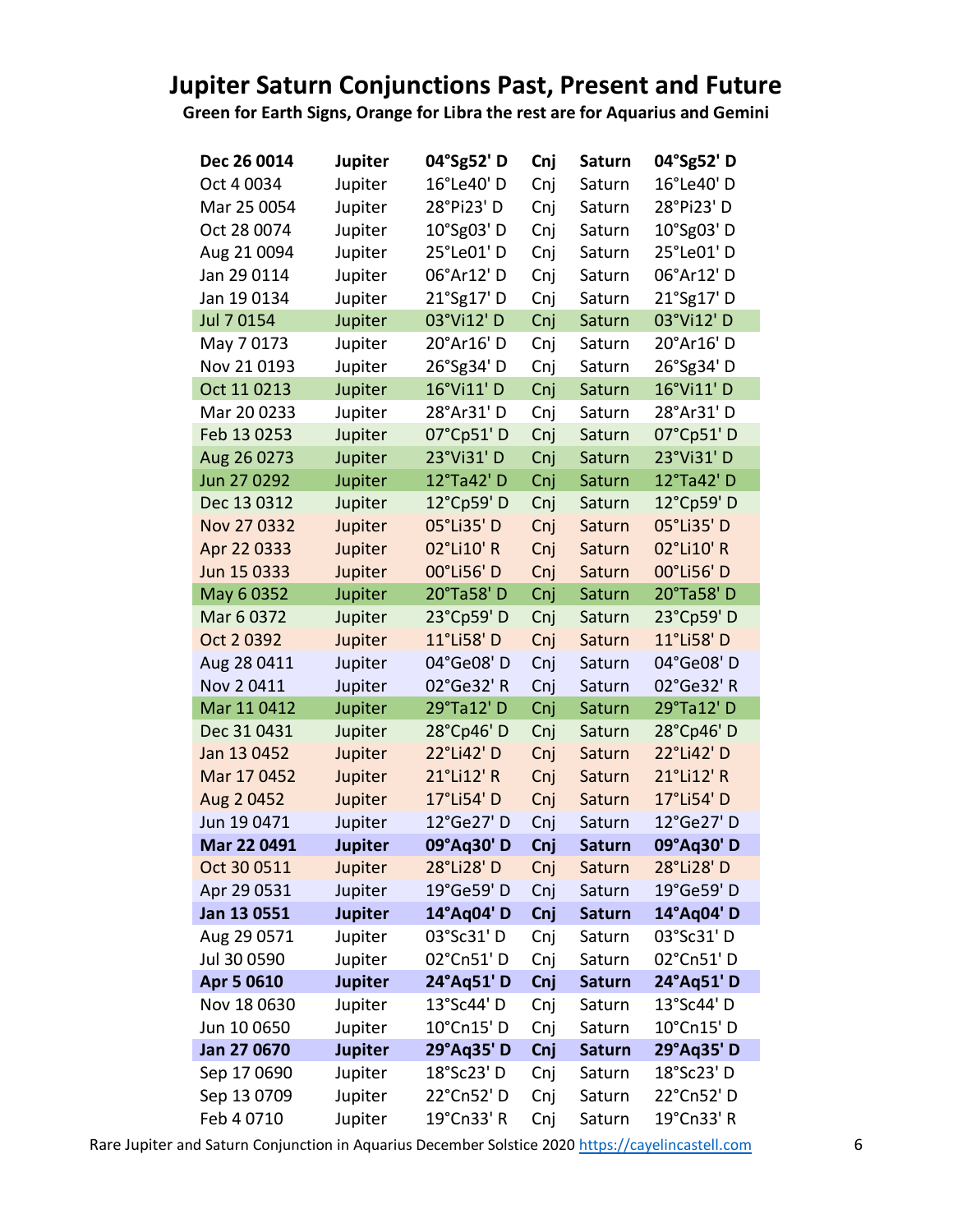| Mar 30 0710       | Jupiter        | 18°Cn20' D | Cnj | Saturn        | 18°Cn20′ D |
|-------------------|----------------|------------|-----|---------------|------------|
| Apr 20 0729       | Jupiter        | 10°Pi47' D | Cnj | Saturn        | 10°Pi47' D |
| Dec 5 0749        | Jupiter        | 28°Sc37'D  | Cnj | Saturn        | 28°Sc37' D |
| Jul 22 0769       | Jupiter        | 00°Le38'D  | Cnj | Saturn        | 00°Le38'D  |
| Feb 14 0789       | Jupiter        | 16°Pi13' D | Cnj | Saturn        | 16°Pi13' D |
| Oct 5 0809        | Jupiter        | 03°Sg19' D | Cnj | Saturn        | 03°Sg19' D |
| Jun 4 0829        | Jupiter        | 08°Le31'D  | Cnj | Saturn        | 08°Le31'D  |
| May 14 0848       | Jupiter        | 28°Pi13' D | Cnj | Saturn        | 28°Pi13' D |
| Dec 24 0868       | Jupiter        | 13°Sg54' D | Cnj | Saturn        | 13°Sg54' D |
| Sep 8 0888        | Jupiter        | 21°Le41' D | Cnj | Saturn        | 21°Le41' D |
| Mar 13 0908       | Jupiter        | 04°Ar46' D | Cnj | Saturn        | 04°Ar46' D |
| Oct 25 0928       | Jupiter        | 18°Sg53'D  | Cnj | Saturn        | 18°Sg53'D  |
| Jul 28 0948       | Jupiter        | 29°Le50' D | Cnj | Saturn        | 29°Le50' D |
| Jun 25 0967       | Jupiter        | 17°Ar33' D | Cnj | Saturn        | 17°Ar33' D |
| Oct 6 0967        | Jupiter        | 14°Ar42' R | Cnj | Saturn        | 14°Ar42' R |
| Jan 3 0968        | Jupiter        | 12°Ar08'D  | Cnj | Saturn        | 12°Ar08' D |
| Jan 16 0988       | Jupiter        | 29°Sg55'D  | Cnj | Saturn        | 29°Sg55'D  |
| Nov 7 1007        | Jupiter        | 13°Vi04' D | Cnj | Saturn        | 13°Vi04' D |
| Mar 6 1008        | Jupiter        | 10°Vi22' R | Cnj | Saturn        | 10°Vi22' R |
| Jun 1 1008        | Jupiter        | 08°Vi27'D  | Cnj | Saturn        | 08°Vi27' D |
| Apr 19 1027       | Jupiter        | 25°Ar25'D  | Cnj | Saturn        | 25°Ar25'D  |
| Nov 18 1047       | Jupiter        | 05°Cp08'D  | Cnj | Saturn        | 05°Cp08'D  |
| Sep 19 1067       | Jupiter        | 21°Vi25' D | Cnj | Saturn        | 21°Vi25' D |
| Feb 26 1087       | Jupiter        | 03°Ta22' D | Cnj | Saturn        | 03°Ta22' D |
| Feb 9 1107        | Jupiter        | 16°Cp27' D | Cnj | Saturn        | 16°Cp27' D |
| Aug 6 1127        | Jupiter        | 29°Vi18'D  | Cnj | Saturn        | 29°Vi18' D |
| Jun 3 1146        | Jupiter        | 17°Ta30'D  | Cnj | Saturn        | 17°Ta30' D |
| Dec 11 1166       | Jupiter        | 21°Cp42' D | Cnj | Saturn        | 21°Cp42' D |
| Nov 08 1186       | Jupiter        | 12°Li03' D | Cnj | Saturn        | 12°Li03' D |
| Apr 16 1206       | Jupiter        | 25°Ta46'D  | Cnj | Saturn        | 25°Ta46'D  |
| <b>Mar 4 1226</b> | Jupiter        | 02°Aq58'D  | Cnj | Saturn        | 02°Aq58'D  |
| Sep 21 1246       | Jupiter        | 19°Li07' D | Cnj | Saturn        | 19°Li07' D |
| Jul 25 1265       | Jupiter        | 09°Ge41' D | Cnj | Saturn        | 09°Ge41' D |
| Dec 31 1285       | <b>Jupiter</b> | 08°Aq01' D | Cnj | <b>Saturn</b> | 08°Aq01' D |
| Dec 25 1305       | Jupiter        | 00°Sc49' D | Cnj | Saturn        | 00°Sc49' D |
| Apr 20 1306       | Jupiter        | 28°Li05' R | Cnj | Saturn        | 28°Li05' R |
| Jul 19 1306       | Jupiter        | 26°Li00' D | Cnj | Saturn        | 26°Li00' D |
| Jun 1 1325        | Jupiter        | 17°Ge52' D | Cnj | Saturn        | 17°Ge52' D |
| Mar 24 1345       | <b>Jupiter</b> | 19°Aq01' D | Cnj | <b>Saturn</b> | 19°Aq01' D |
| Oct 25 1365       | Jupiter        | 07°Sc00' D | Cnj | Saturn        | 07°Sc00' D |
| Apr 8 1385        | Jupiter        | 25°Ge53'D  | Cnj | Saturn        | 25°Ge53'D  |
| Jan 16 1405       | <b>Jupiter</b> | 23°Aq46' D | Cnj | <b>Saturn</b> | 23°Aq46' D |
| Feb 14 1425       | Jupiter        | 17°Sc18' D | Cnj | Saturn        | 17°Sc18' D |
| Mar 17 1425       | Jupiter        | 16°Sc33' R | Cnj | Saturn        | 16°Sc33' R |
| Aug 25 1425       | Jupiter        | 12°Sc40' D | Cnj | Saturn        | 12°Sc40' D |
| Jul 13 1444       | Jupiter        | 08°Cn57'D  | Cnj | Saturn        | 08°Cn57'D  |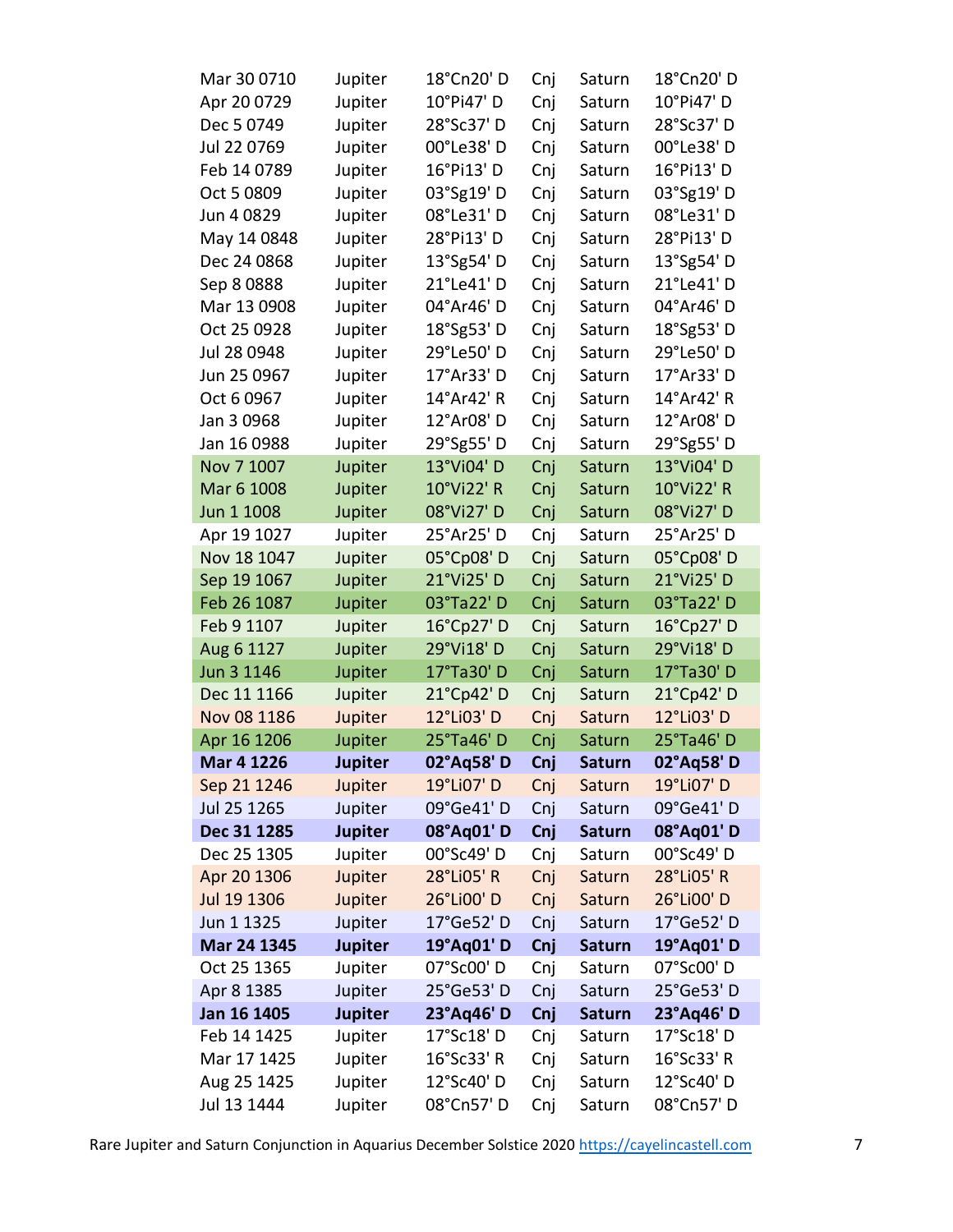| Apr 08 1464               | Jupiter            | 04°Pi35'D                | Cnj        | Saturn           | 04°Pi35'D                |
|---------------------------|--------------------|--------------------------|------------|------------------|--------------------------|
| Nov 18 1484               | Jupiter            | 23°Sc10' D               | Cnj        | Saturn           | 23°Sc10' D               |
| May 24 1504               | Jupiter            | 16°Cn25'D                | Cnj        | Saturn           | 16°Cn25'D                |
| Jan 30 1524 OS            | Jupiter            | 09°Pi13' D               | Cnj        | Saturn           | 09°Pi13' D               |
| Sep 17 1544 OS            | Jupiter            | 28°Sc05'D                | Cnj        | Saturn           | 28°Sc05'D                |
| Aug 25 1563               | Jupiter            | 29°Cn10'D                | Cnj        | Saturn           | 29°Cn10' D               |
| May 2 1583 NS             | Jupiter            | 20°Pi10' D               | Cnj        | Saturn           | 20°Pi10' D               |
| Dec 17 1603               | Jupiter            | 08°Sg18'D                | Cnj        | Saturn           | 08°Sg18'D                |
| Jul 16 1623 NS            | Jupiter            | 06°Le36'D                | Cnj        | Saturn           | 06°Le36' D               |
| Feb 24 1643 NS            | Jupiter            | 25°Pi06' D               | Cnj        | Saturn           | 25°Pi06' D               |
| Oct 16 1663 NS            | Jupiter            | 12°Sg57' D               | Cnj        | Saturn           | 12°Sg57' D               |
| Oct 23 1682 NS            | Jupiter            | 19°Le08' D               | Cnj        | Saturn           | 19°Le08' D               |
| Feb 8 1683 NS             | Jupiter            | 16°Le43' R               | Cnj        | Saturn           | 16°Le43' R               |
| May 17 1683               | Jupiter            | 14°Le30' D               | Cnj        | Saturn           | 14°Le30'D                |
| May 21 1702               | Jupiter            | 06°Ar36' D               | Cnj        | Saturn           | 06°Ar36'D                |
| Jan 5 1723 NS             | Jupiter            | 23°Sg19' D               | Cnj        | Saturn           | 23°Sg19' D               |
| Aug 30 1742               | Jupiter            | 27°Le09'D                | Cnj        | Saturn           | 27°Le09'D                |
| Mar 18 1762               | Jupiter            | 12°Ar21' D               | Cnj        | Saturn           | 12°Ar21' D               |
| Nov 5 1782 NS             | Jupiter            | 28°Sg06'D                | Cnj        | Saturn           | 28°Sg06'D                |
| Jul 17 1802 NS            | Jupiter            | 05°Vi07' D               | Cnj        | Saturn           | 05°Vi07' D               |
| Jun 19 1821 NS            | Jupiter            | 24°Ar38' D               | Cnj        | Saturn           | 24°Ar38' D               |
| Jan 25 1842 NS            | Jupiter            | 08°Cp54'D                | Cnj        | Saturn           | 08°Cp54'D                |
| Oct 21 1861 NS            | Jupiter            | 18°Vi22' D               | Cnj        | Saturn           | 18°Vi22' D               |
| Apr 18 1881 NS            | Jupiter            | 01°Ta35' D               | Cnj        | Saturn           | 01°Ta35'D                |
| Nov 28 1901               | Jupiter            | 13°Cp59' D               | Cnj        | Saturn           | 13°Cp59' D               |
| Sep 9 1921                | Jupiter            | 26°Vi35' D               | Cnj        | Saturn           | 26°Vi35' D               |
| Aug 7 1940                | <b>Jupiter</b>     | 14°Ta27' D               | Cnj        | <b>Saturn</b>    | 14°Ta27' D               |
| Oct 19 1940               | <b>Jupiter</b>     | 12°Ta27' R               | Cnj        | <b>Saturn</b>    | 12°Ta27' R               |
| Feb 14 1941               | <b>Jupiter</b>     | 09°Ta07' D               | Cnj        | <b>Saturn</b>    | 09°Ta07' D               |
| Feb 18 1961               | Jupiter            | 25°Cp12' D               | Cnj        | Saturn           | 25°Cp12' D               |
| Dec 31 1980               | Jupiter            | 09°Li29' D               | Cnj        | Saturn           | 09°Li29' D               |
| Mar 4 1981                | Jupiter            | 08°Li06' R               | Cnj        | Saturn           | 08°Li06' R               |
| Jul 23 1981               | Jupiter            | 04°Li56' D               | Cnj        | Saturn           | 04°Li56' D               |
| May 28 2000               | <b>Jupiter</b>     | 22°Ta43' D               | Cnj        | <b>Saturn</b>    | 22°Ta43' D               |
| Dec 21 2020               | <b>Jupiter</b>     | 00°Aq29' D               | Cnj        | <b>Saturn</b>    | 00°Aq29' D               |
| Oct 31 2040               | Jupiter            | 17°Li55' D               | Cnj        | Saturn           | 17°Li55' D               |
| Apr 7 2060                | Jupiter            | 00°Ge46'D                | Cnj        | Saturn           | 00°Ge46'D                |
| Mar 14 2080               | <b>Jupiter</b>     | 11°Aq52' D               | Cnj        | <b>Saturn</b>    | 11°Aq52' D               |
| Sep 18 2100               | Jupiter            | 25°Li32' D               | Cnj        | Saturn           | 25°Li32' D               |
| Jul 15 2119               | Jupiter            | 14°Ge51'D                | Cnj        | Saturn           | 14°Ge51'D                |
| Jan 14 2140               |                    |                          | Cnj        | <b>Saturn</b>    | 17°Aq04' D               |
|                           | <b>Jupiter</b>     | 17°Aq04' D               |            |                  |                          |
| Dec 20 2159               | Jupiter            | 07°Sc58'D                | Cnj        | Saturn           | 07°Sc58'D                |
| May 27 2179               | Jupiter            | 23°Ge02'D                | Cnj        | Saturn           | 23°Ge02'D                |
| Apr 7 2199                | <b>Jupiter</b>     | 28°Aq19' D               | Cnj        | <b>Saturn</b>    | 28°Aq19' D               |
| Oct 31 2219<br>Sep 7 2238 | Jupiter<br>Jupiter | 14°Sc41' D<br>06°Cn37' D | Cnj<br>Cnj | Saturn<br>Saturn | 14°Sc41' D<br>06°Cn37' D |